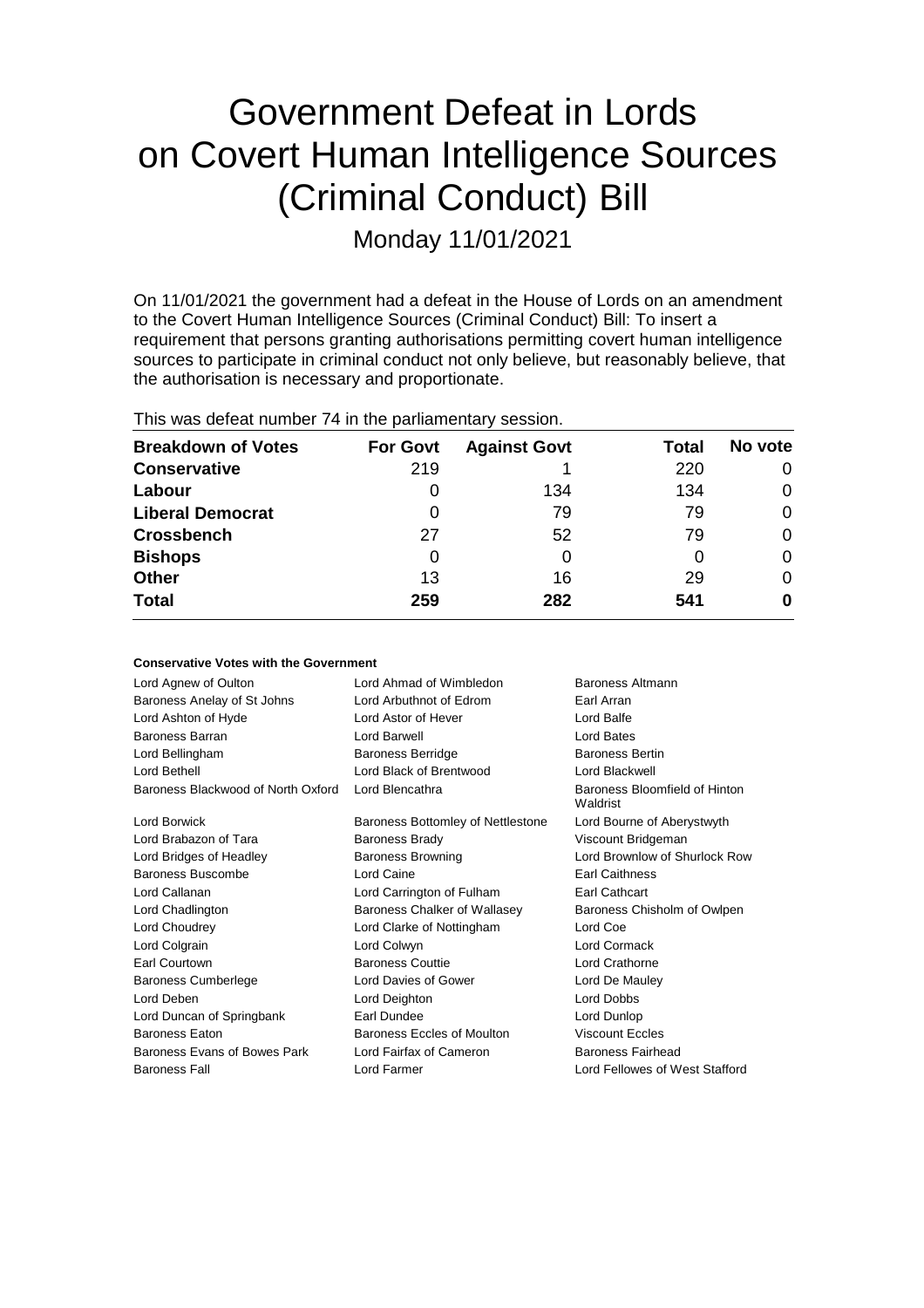Lord Fink Lord Finkelstein Baroness Finn Lord Young of Cookham Lord Young of Graffham Viscount Younger of Leckie

Baroness Fleet Lord Flight Baroness Fookes Lord Forsyth of Drumlean Lord Framlingham Lord Freud Baroness Fullbrook Lord Gardiner of Kimble Baroness Gardner of Parkes Lord Garnier Lord Geddes Lord Gilbert of Panteg Lord Glenarthur Lord Glendonbrook Lord Gold<br>
Baroness Goldie Cord Goldsmith of Richmond Park Lord Goodlad Baroness Goldie **Lord Goldsmith of Richmond Park**<br>
Viscount Goschen<br>
Lord Grade of Yarmouth Lord Grade of Yarmouth Lord Greenhalgh Lord Griffiths of Fforestfach Lord Grimstone of Boscobel Lord Hague of Richmond Lord Hamilton of Epsom Lord Harris of Peckham Lord Haselhurst Lord Hayward Lord Henley Lord Herbert of South Downs Lord Hodgson of Astley Abbotts Baroness Hodgson of Abinger Lord Holmes of Richmond Baroness Hooper Lord Horam Lord Howard of Rising Earl Howe Lord Hunt of Wirral Baroness Jenkin of Kennington Lord Jopling Lord Keen of Elie Lord King of Bridgwater Lord Kirkham Lord Kirkhope of Harrogate Lord Lamont of Lerwick Lord Lancaster of Kimbolton Lord Lang of Monkton Lord Lansley Lord Leigh of Hurley **Lord Lord Lexden** Lord Lord Lord Lilley Earl Lindsay Lord Lingfield Earl Liverpool Lord Livingston of Parkhead Lord Lucas Lord Lucas Lord Mackay of Clashfern Lord Mancroft Baroness Manzoor Lord Marland Lord Marlesford Lord Maude of Horsham Lord McColl of Dulwich Baroness McGregor-Smith Lord McInnes of Kilwinning Lord McLoughlin Lord Mendoza Baroness Meyer Baroness Mone Duke of Montrose **Baroness Morgan of Cotes** Baroness Morris of Bolton Baroness Morrissey Lord Moylan Lord Moynihan Lord Naseby **Lord Nash** Baroness Neville-Jones Baroness Newlove Baroness Nicholson of Winterbourne Baroness Noakes Lord Northbrook Lord Norton of Louth Lord O'Shaughnessy Lord Parkinson of Whitley Bay Baroness Penn Lord Pickles Baroness Pidding Lord Polak Lord Popat Lord Porter of Spalding Lord Price Lord Rana Lord Randall of Uxbridge **Lord Ranger** Lord Reay Baroness Redfern Lord Ribeiro Viscount Ridley Lord Risby **Lord Robathan** Baroness Rock **Baroness** Rock Lord Rose of Monewden **Lord Rotherwick** Baroness Sanderson of Welton Lord Sassoon **Baroness Sater** Baroness Sater Baroness Scott of Bybrook Baroness Seccombe **Lord Selkirk of Douglas** Baroness Shackleton of Belgravia Lord Sharpe of Epsom Lord Sheikh Baroness Shephard of Northwold Lord Sherbourne of Didsbury **Baroness Shields Lord Shinkwin** Earl Shrewsbury Lord Smith of Hindhead Lord Spencer of Alresford Baroness Stedman-Scott Lord Sterling of Plaistow Lord Stewart of Dirleton Lord Strathclyde **Baroness Stroud** Baroness Sugg Lord Suri Lord Swinfen Lord Taylor of Holbeach Lord Tebbit Lord Trefgarne Viscount Trenchard Lord True Lord Tugendhat Viscount Ullswater Lord Vaizey of Didcot **Baroness Vere of Norbiton** Baroness Verma Lord Vinson Baroness Warsi Lord Wei Lord Wharton of Yarm Lord Whitby Lord Willetts Baroness Williams of Trafford Lord Wolfson of Tredegar Baroness Wyld

**Conservative Votes against the Government** Viscount Hailsham

**Labour Votes with the Government**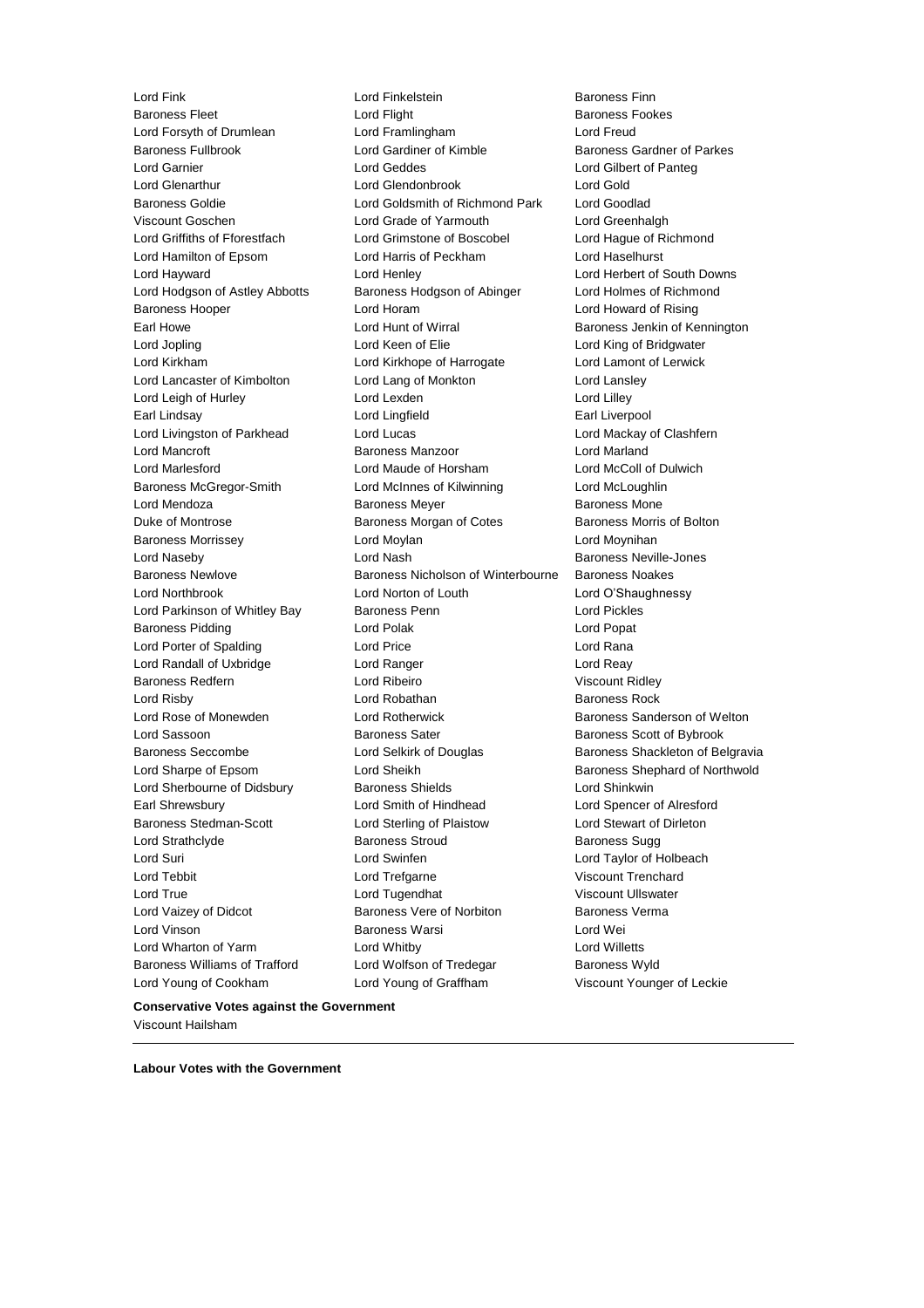# **Labour Votes against the Government**

Lord Davies of Brixton Lord Davies of Oldham Lord Woodley **Baroness Young of Old Scone** 

Lord Allen of Kensington Lord Alli Baroness Amos Lord Anderson of Swansea Baroness Armstrong of Hill Top Lord Bach **Baroness Billingham** Baroness Billingham Baroness Blower Lord Blunkett Lord Boateng Lord Bradley Lord Bragg Lord Brooke of Alverthorpe Lord Browne of Ladyton Baroness Bryan of Partick Lord Campbell-Savours Baroness Chakrabarti Viscount Chandos Baroness Clark of Kilwinning Lord Clark of Windermere Baroness Cohen of Pimlico **Lord Collins of Highbury** Baroness Corston Baroness Crawley **Lord Davidson of Glen Clova** Cord Davies of Stamford<br>
Lord Davies of Brixton Lord Davies of Oldham<br>
Lord Davies of Oldham<br>
Baroness Donaghy Lord Donoughue Baroness Drake Lord Dubs Lord Eatwell Lord Elder Lord Falconer of Thoroton Lord Faulkner of Worcester Lord Filkin Lord Foulkes of Cumnock Baroness Gale Lord Giddens Baroness Golding Baroness Goudie Lord Grantchester Lord Griffiths of Burry Port Lord Grocott Viscount Hanworth Lord Harris of Haringey Lord Haskel Lord Haughey Lord Haworth Baroness Hayman of Ullock Baroness Hayter of Kentish Town Baroness Healy of Primrose Hill Lord Hendy **Baroness Henig** Baroness Henig Baroness Hilton of Eggardon Lord Hollick Lord Howarth of Newport Lord Hoyle Lord Hunt of Kings Heath Lord Hutton of Furness **Baroness Jay of Paddington** Baroness Jones of Whitchurch Baroness Kennedy of The Shaws Lord Kennedy of Southwark Baroness Kingsmill **Example 2** Lord Knight of Weymouth Baroness Lawrence of Clarendon Lord Layard Lord Lennie Lord Levy Baroness Liddell of Coatdyke Lord Lipsey Communication Baroness Lister of Burtersett Lord MacKenzie of Culkein Baroness Mallalieu Lord Mandelson Baroness Massey of Darwen Lord McAvoy Lord McConnell of Glenscorrodale Baroness McDonagh Baroness McIntosh of Hudnall Lord McKenzie of Luton Lord McNicol of West Kilbride Lord Mendelsohn Lord Mitchell Lord Monks **Baroness Morgan of Huyton** Baroness Morris of Yardley Lord Morris of Aberavon **Lord Murphy of Torfaen** Baroness Nye Baroness Osamor **Lord Pendry Baroness Pitkeathley** Lord Ponsonby of Shulbrede Lord Prescott Cord Baroness Primarolo Baroness Prosser **Example 2** Lord Puttnam **Baroness Quin** Baroness Quin Baroness Ramsay of Cartvale Baroness Rebuck Lord Robertson of Port Ellen Lord Rooker **Lord Rosser** Lord Rosser **Baroness Royall of Blaisdon** Lord Sawyer **Baroness Sherlock** Lord Sikka Viscount Simon Baroness Smith of Gilmorehill Baroness Smith of Basildon Lord Snape **Lord Stevenson of Balmacara** Baroness Taylor of Bolton Lord Touhig **Lord Triesman** Lord Triesman Lord Tunnicliffe Lord Turnberg **Baroness Warwick of Undercliffe** Lord Watson of Invergowrie Lord Watts **Lord West of Spithead** Baroness Wheeler Baroness Whitaker **Lord Whitty Lord Whitty** Baroness Wilcox of Newport Lord Wills Lord Winston Lord Wood of Anfield

#### **Liberal Democrat Votes with the Government**

## **Liberal Democrat Votes against the Government** Lord Alderdice **Lord Allan of Hallam Baroness Bakewell of Hardington** Mandeville Baroness Barker **Communist Baroness Benjamin** Lord Beith **Baroness Benjamin** Baroness Bonham-Carter of Yarnbury Baroness Bowles of Berkhamsted Lord Bradshaw Baroness Brinton Lord Bruce of Bennachie Lord Burnett Baroness Burt of Solihull Lord Campbell of Pittenweem Lord Clement-Jones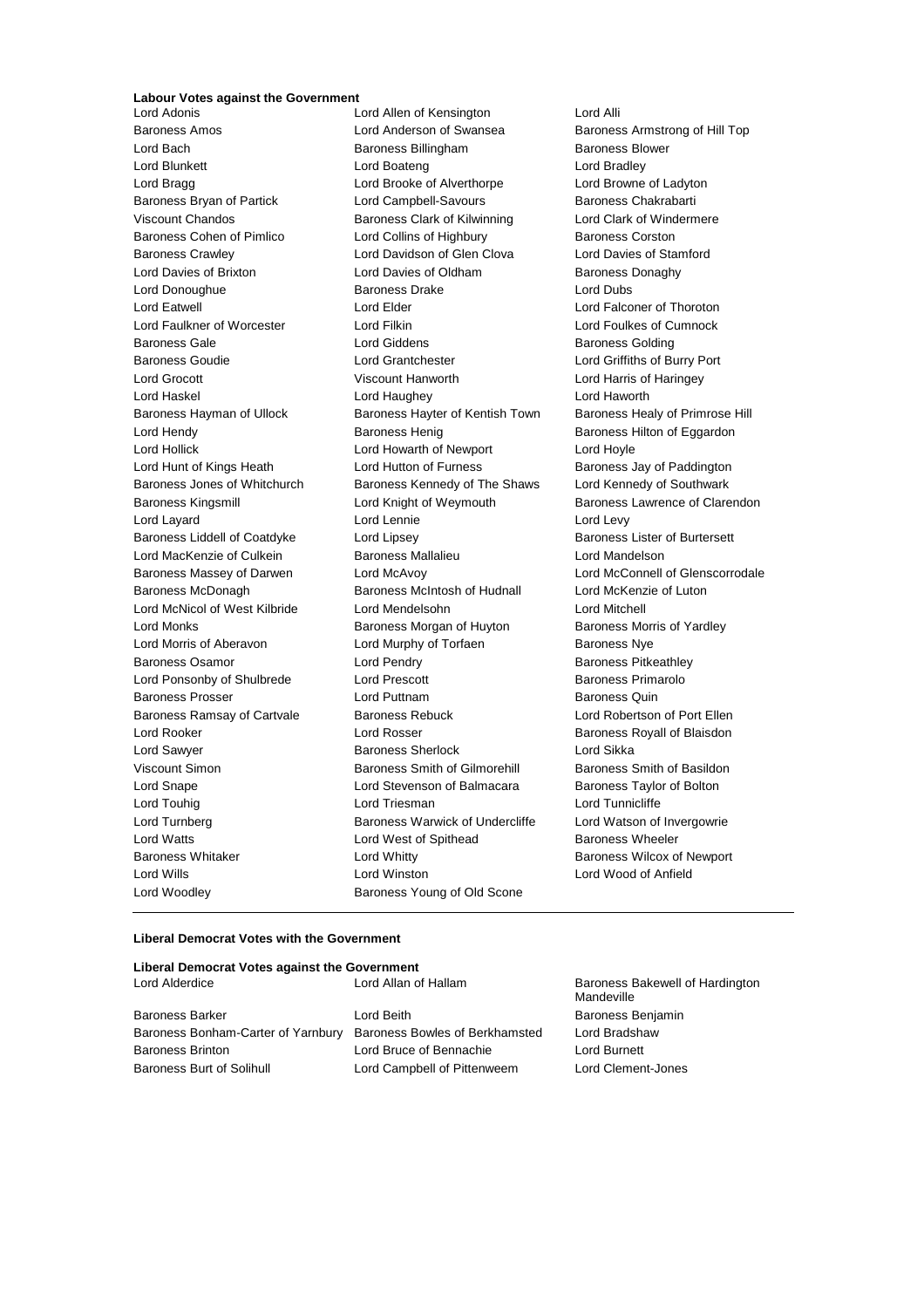Lord Dholakia **Baroness Doocey** Baroness Peatherstone<br>
Lord Fox **Baroness Carden of Fre**<br>
Baroness Garden of Fre Lord German Earl Glasgow Lord Goddard of Stockport Lord Greaves **Baroness Grender** Baroness Grender Baroness Hamwee Baroness Harris of Richmond Baroness Humphreys Cord Hussain Baroness Hussein-Ece **Baroness Janke** Baroness Janke **Baroness Jolly** Lord Jones of Cheltenham Baroness Kramer Lord Lee of Trafford Baroness Ludford Lord Marks of Henley-on-Thames Lord McNally Baroness Miller of Chilthorne Domer Lord Newby **Baroness Northover** Baroness Northover Lord Oates Lord Paddick Lord Palmer of Childs Hill Baroness Parminter **Baroness Pinnock** Lord Purvis of Tweed Baroness Randerson Lord Razzall Lord Redesdale Lord Rennard Lord Roberts of Llandudno Baroness Scott of Needham Market Lord Scriven **Lord Sharkey Constant Constant Lord Sharkey Baroness Sheehan** Lord Shipley Baroness Smith of Newnham Lord Stoneham of Droxford Lord Storey **Lord Strasburger** Lord Strasburger **Lord Strasburger** Lord Stunell Baroness Suttie Lord Taverne Lord Taylor of Goss Moor Lord Teverson Baroness Thomas of Winchester Lord Thomas of Gresford Baroness Thornhill **Example 20** Viscount Thurso **Lord Tope** Lord Tope Baroness Tyler of Enfield Lord Tyler Lord Tyler Lord Verjee Lord Wallace of Saltaire Baroness Walmsley Lord Willis of Knaresborough Lord Wrigglesworth

Baroness Garden of Frognal

### **Crossbench Votes with the Government**

Baroness Butler-Sloss Lord Carey of Clifton Lord Carlile of Berriew Lord Carrington Lord Chartres Viscount Colville of Culross Baroness Cox Viscount Craigavon Lord Curry of Kirkharle Lord Dannatt **Earl Erroll** Earl Erroll Baroness Finlay of Llandaff Lord Grabiner Lord Greenway Lord Hogan-Howe Lord Kilclooney Lord Ramsbotham Lord Ravensdale Lord Richards of Herstmonceux Lord Smith of Kelvin Lord Stirrup

Lord Bichard Lord Botham Lord Boyce Lord Thurlow Lord Walker of Aldringham Viscount Waverley

# **Crossbench Votes against the Government**

Lord Wilson of Dinton Lord Woolley of Woodford Baroness Worthington Baroness Young of Hornsey

Lord Aberdare Lord Adebowale Lord Alton of Liverpool Lord Anderson of Ipswich **Lord Best** Baroness Boycott Baroness Bull Baroness Cavendish Little Venice Earl Clancarty Lord Craig of Radley **Lord Crisp** Lord Crisp **Lord Cromwell** Baroness Deech Baroness D'Souza Lord Field of Birkenhead Lord Freyberg **Baroness Grey-Thompson** Lord Harries of Pentregarth Lord Hastings of Scarisbrick **Baroness Hayman** Baroness Hollins Lord Hope of Craighead Lord Janvrin Lord Kakkar Lord Kerr of Kinlochard Lord Kerslake Lord Laming Lord Macdonald of River Glaven Lord Macpherson of Earl's Court Lord Mair Baroness Masham of Ilton Baroness Meacher Baroness Meacher Baroness Morgan of Drefelin Baroness O'Loan Baroness O'Neill of Bengarve Lord Pannick **Lord Patel Contract Baroness Prashar Contract Rees of Ludlow** Baroness Prashar Contract Rees of Ludlow Lord Russell of Liverpool **Earl Sandwich Communist Communist Communist Communist Communist Communist Communist Communist Communist Communist Communist Communist Communist Communist Communist Communist Communist Communist C** Lord Stern of Brentford Lord Thomas of Cwmgiedd Lord Trevethin and Oaksey Lord Vaux of Harrowden Baroness Watkins of Tavistock Duke of Wellington

**Bishop Votes with the Government**

**Bishop Votes against the Government**